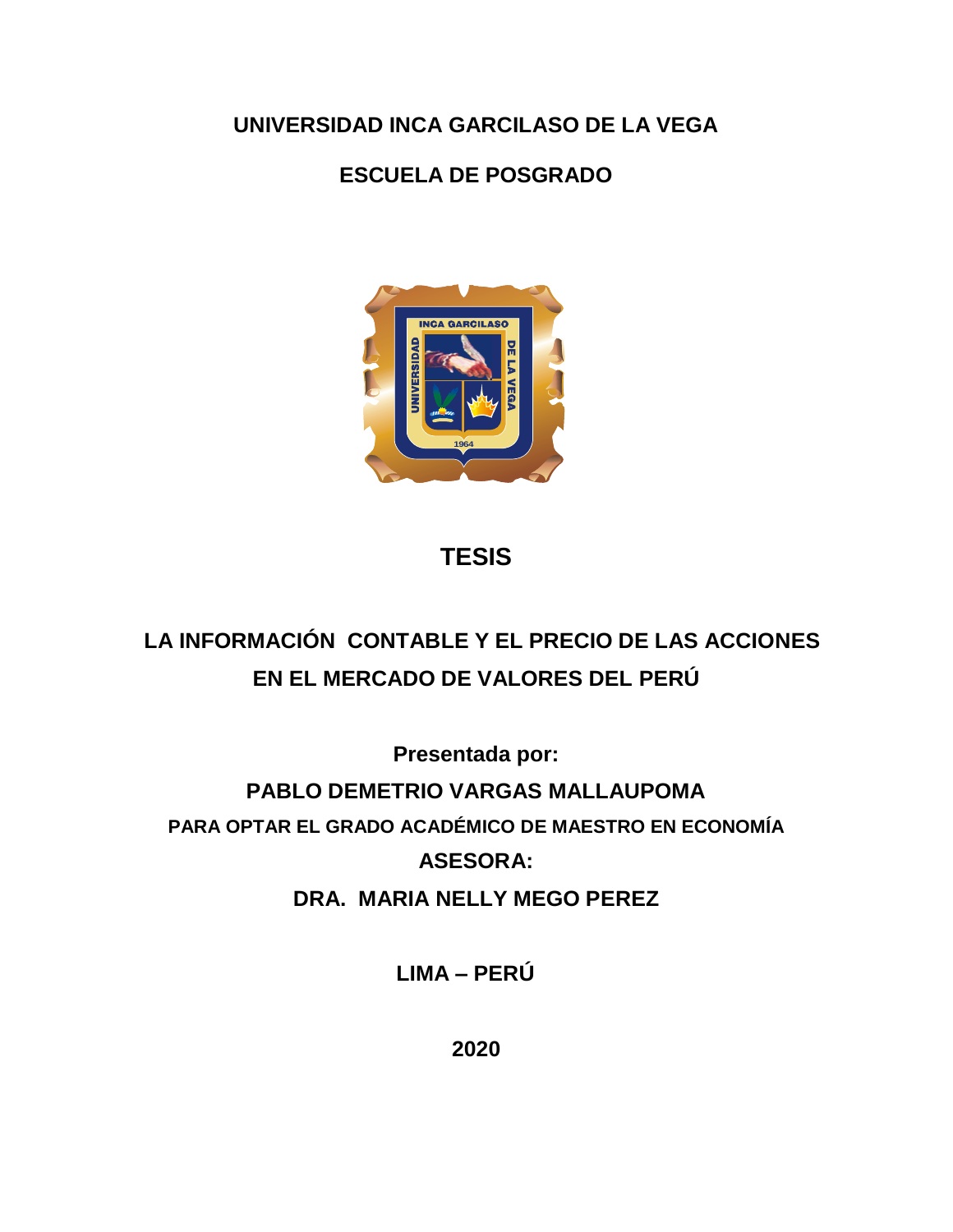#### RESUMEN

Esta investigación fue realizada con el objetivo de determinar la relación que existe entre la información contable y el precio de las acciones de las empresas que cotizan en la bolsa de valores de Lima – Perú en el periodo 2010 – 2016. Se empleó el método científico con confiabilidad del 95% ; con enfoque cuantitativo, tipo aplicada, de nivel relacional y diseño correlacional en una población constituida por las empresas registradas en la BVL a la cual se hizo una muestra en veinte empresas; cuyos indicadores fueron cotización de las acciones, la renta neta, los activos totales y el patrimonio neto. Obtuvimos como resultados la demostración del objetivo general con correlación positiva muy alta apoyada por Wang et al. (2013) y de los objetivos específicos con una correlación positiva moderada corroborados por Ball y Brown (1968), Arcas (1994) y Glezakos et al. (2012). Como conclusiones, se determinó el objetivo general, se identificó la relación que existe entre los activos totales y el precio de las acciones, se describió la relación que existe entre el patrimonio neto y los precios de las acciones, y se describió la relación entre la renta neta y el precio de las acciones de las empresas que cotizan en la BVL - Perú.

Palabras clave: acciones, información contable, precios de las acciones, mercados de valores.